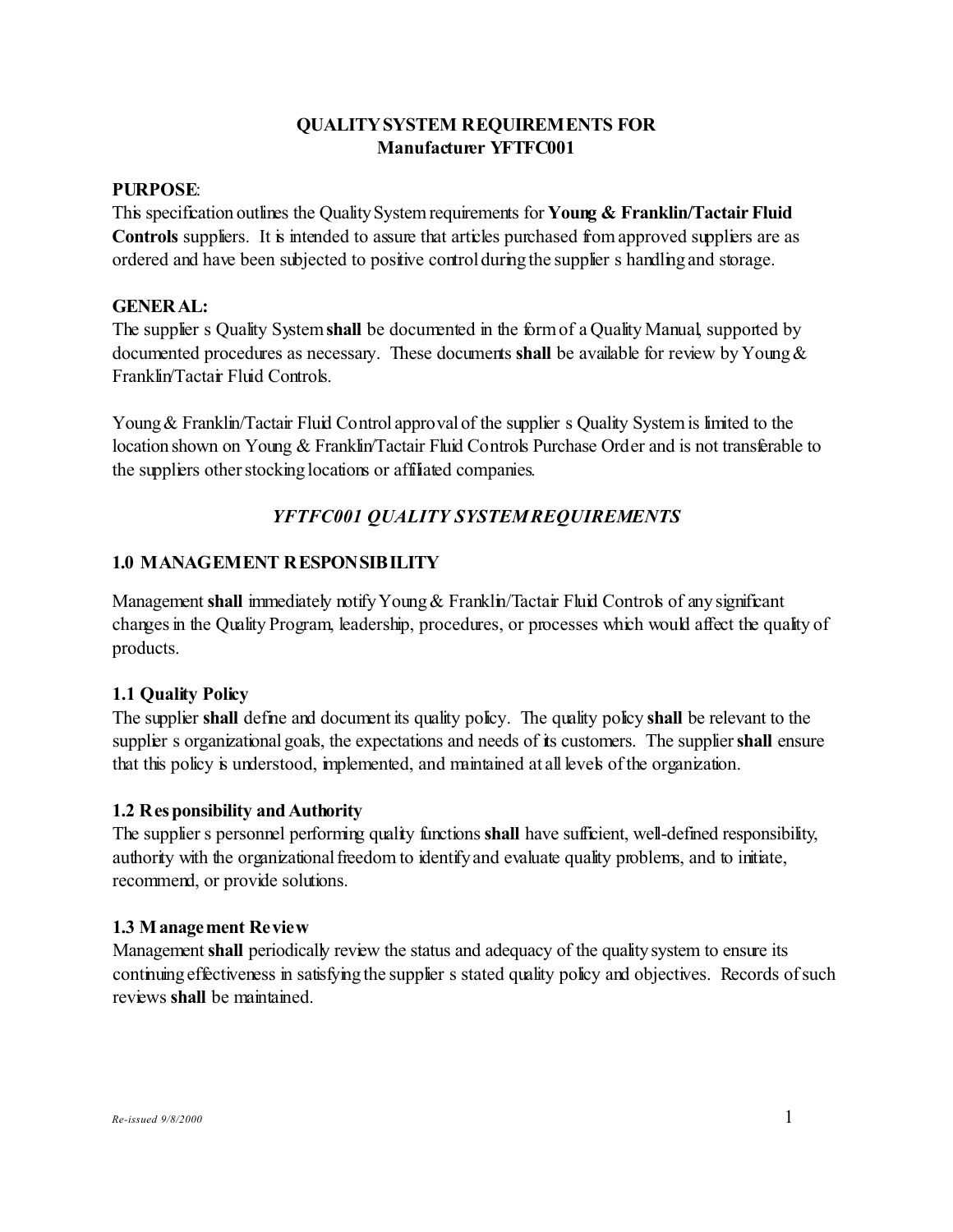## **2.0 QUALITY SYSTEM**

## **2.1 General**

The supplier **shall** establish, document, implement, and maintain a quality system to assure product compliance to specified requirements.

The supplier **shall** maintain a quality manual that includes or makes reference to quality system procedures and outline the structure of the documentation used in the quality system.

### **2.2 Quality System Procedures**

The supplier s procedures **shall** provide, review of all new project requirements during the earliest practical phase of a contract.

### **2.3 Quality Planning**

Quality planning will identify and make timely provisions for the special controls, processes, IM&TE, fixtures, tooling and training required for assuring article quality.

### **3.0 CONTRACT REVIEW**

### **3.1 Review**

The supplier s quality function **shall** assure the supplier s procurement documents incorporate applicable quality, and technical requirements, and verifies that items are procured from approved sources when required by Young & Franklin/Tactair Fluid Controls purchase orders.

### **3.2 Amendment to Contract**

The supplier **shall** identify how an amendment to a contract/purchase order is made and correctly transferred to the functions concerned within the supplier s organization.

## **3.3 Records**

Records of contract reviews **shall** be maintained.

### **4.0 DESIGN REVIEW**

### **4.1 General**

The supplier **shall** establish and maintain documented procedures to control and verify the design of products in order to ensure that specified requirements are met.

### **4.2 Design and Development Planning**

The supplier **shall** prepare plans for each design and development activity. The plans **shall** describe or reference these activities, and define responsibility for their implementation. The design and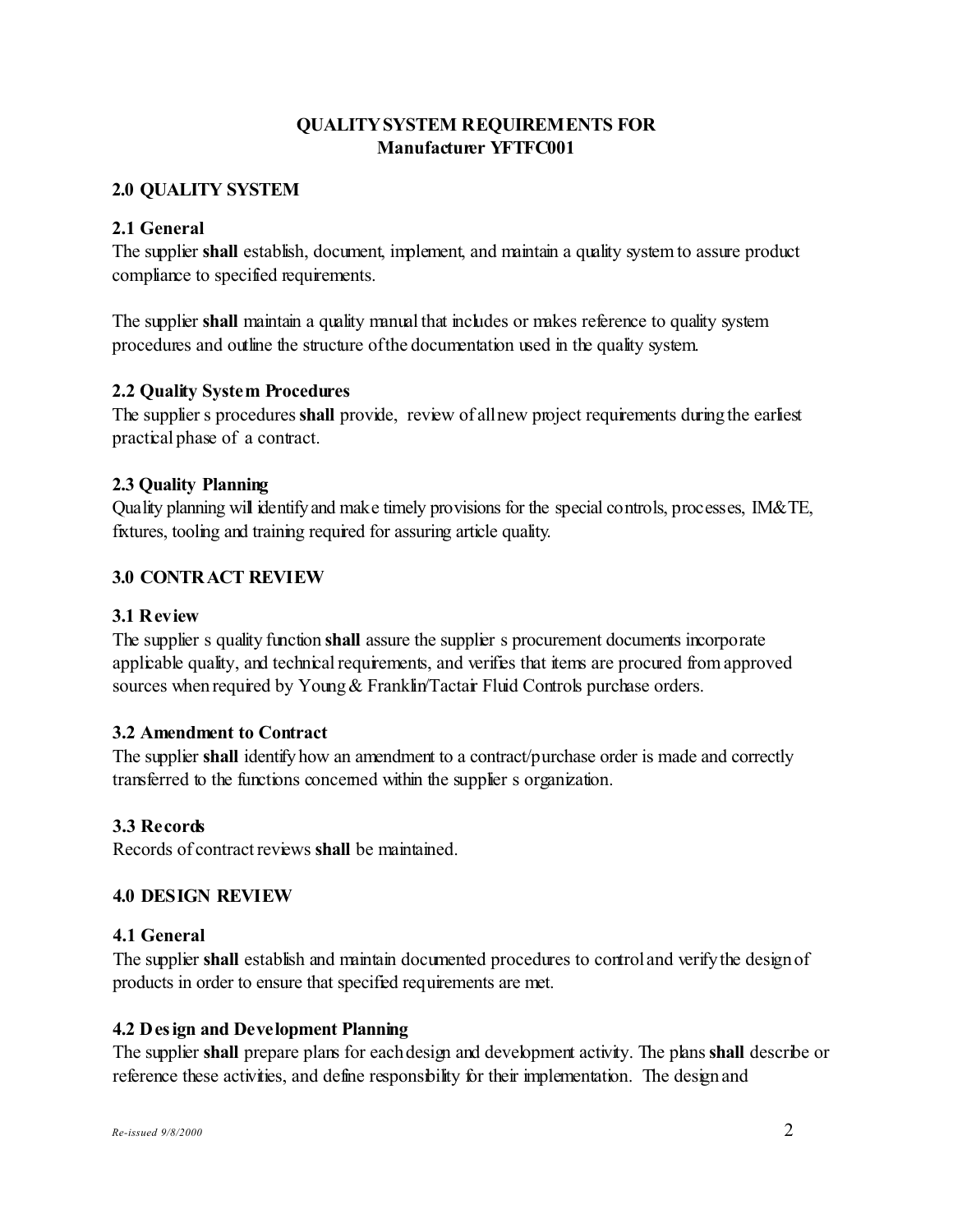development activities **shall** be assigned to qualified personnel equipped with adequate resources. The plans **shall** be updated, as the design evolves.

## **4.3 Organizational and Technical Interfaces**

Organizational and technical interfaces between different groups which have input into the design process **shall** be defined and the necessary information documented, transmitted, and regularly reviewed.

### **4.4 De sign Input**

Design-input requirements relating to the product, including applicable statutory and regulatory requirements, **shall** be identified, documented, and their selection reviewed by the supplier for adequacy. Incomplete, ambiguous, or conflicting requirements **shall** be resolved with those responsible for imposing these requirements.

Design input **shall** take into consideration the results of any contract/PO-review activities.

### **4.5 Design Output**

Design out put **shall** be documented and expressed in terms that can be verified against design-input requirements and validated.

### **4.6 Design Review**

At appropriate stages of design, formal documented reviews of the design results **shall** be planned and conducted. Records of such reviews **shall** be maintained.

### **4.7 Design Verification**

At appropriate stages of design, design verification **shall** be performed to ensure that the design-stage output meets the design-stage input requirements. The design-verification measures **shall** be recorded.

### **4.8 Design Validation**

Design validation **shall** be performed to ensure that product conforms to defined user needs and/or requirements.

### **4.9 Design Changes**

All design changes and modifications **shall** be identified, documented, reviewed, and approved by authorized personnel before their implementation.

## **5.0 DOCUMENT AND DATA CONTROL**

## **5.1 General**

The supplier **shall** establish and maintain documented procedures to control all documents and data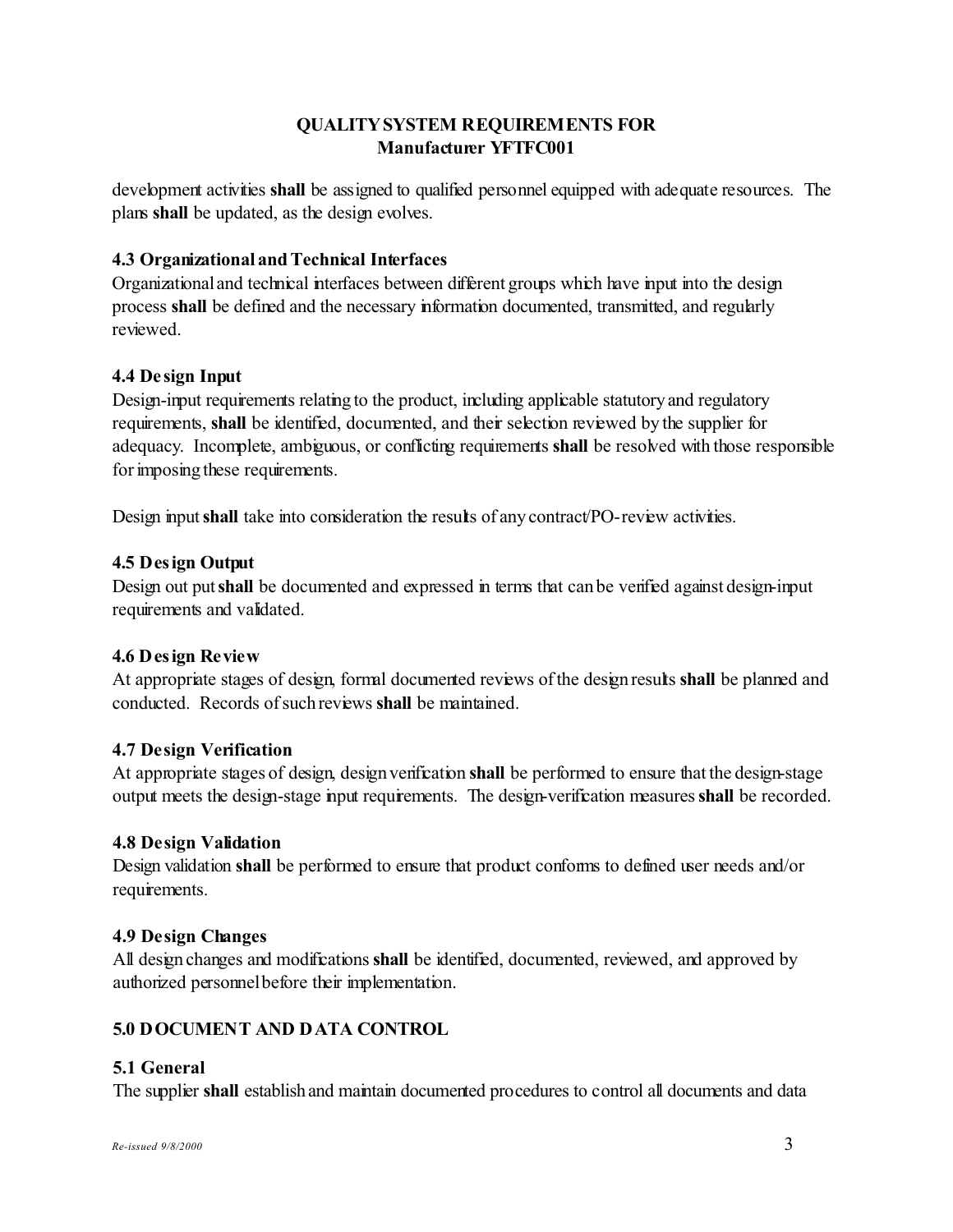that relate to the requirements of this standard including, to the extent applicable, documents of external origin such as standards and customer drawings. In essence a system is maintained to control the initiation, revision, issue, and distribution of all Quality related documents.

### **5.2 Document and Data Approval and Issue**

The documents and data **shall** be reviewed and approved for adequacy by authorized personnel prior to issue. A master list or equivalent document-control procedure identifying the current revision status of documents **shall** be established and be readily available to preclude the use of invalid and/or obsolete documents. Obsolete documents **shall** be recalled from use or destroyed.

### **5.3 Document and Data Changes**

Changes to documents and data **shall** be reviewed and approved by the same functions or organizations that performed the original review and approval, unless specifically designated otherwise. The designated functions or organizations **shall** have access to pertinent background information upon which to base their review and approval.

## **6.0 PURCHASING**

## **6.1 General**

The supplier **shall** establish and maintain documented procedures to ensure that purchased product conforms to specified requirements.

### **6.2 Evaluation of Subcontractors**

The supplier shall evaluate and select subcontractors on the basis of their ability to meet subcontract requirements, define the type and extent of control exercised by the supplier over subcontractors, and establish and maintain quality records of acceptable subcontractors.

## **6.3 Verification of Purchased Product**

Where Young & Franklin/Tactair Fluid Controls proposes to verify purchased products at the supplier s or subcontractors premises, Young & Franklin/Tactair Fluid Controls **shall** specify verification arrangements and the method of product release in the purchasing documents.

## **7.0 CONTROL OF CUSTOMER-SUPPLIED PRODUCT**

The supplier **shall** establish and maintain documented procedures for the control of verification, storage, and maintenance of Young & Franklin/Tactair Fluid Controls supplied product. Any such product that is lost, damaged, or is otherwise unsuitable for use **shall** be recorded and reported to Young & Franklin/Tactair Fluid Controls.

## **8.0 PRODUCT IDENTIFICATION AND TRACEABILITY**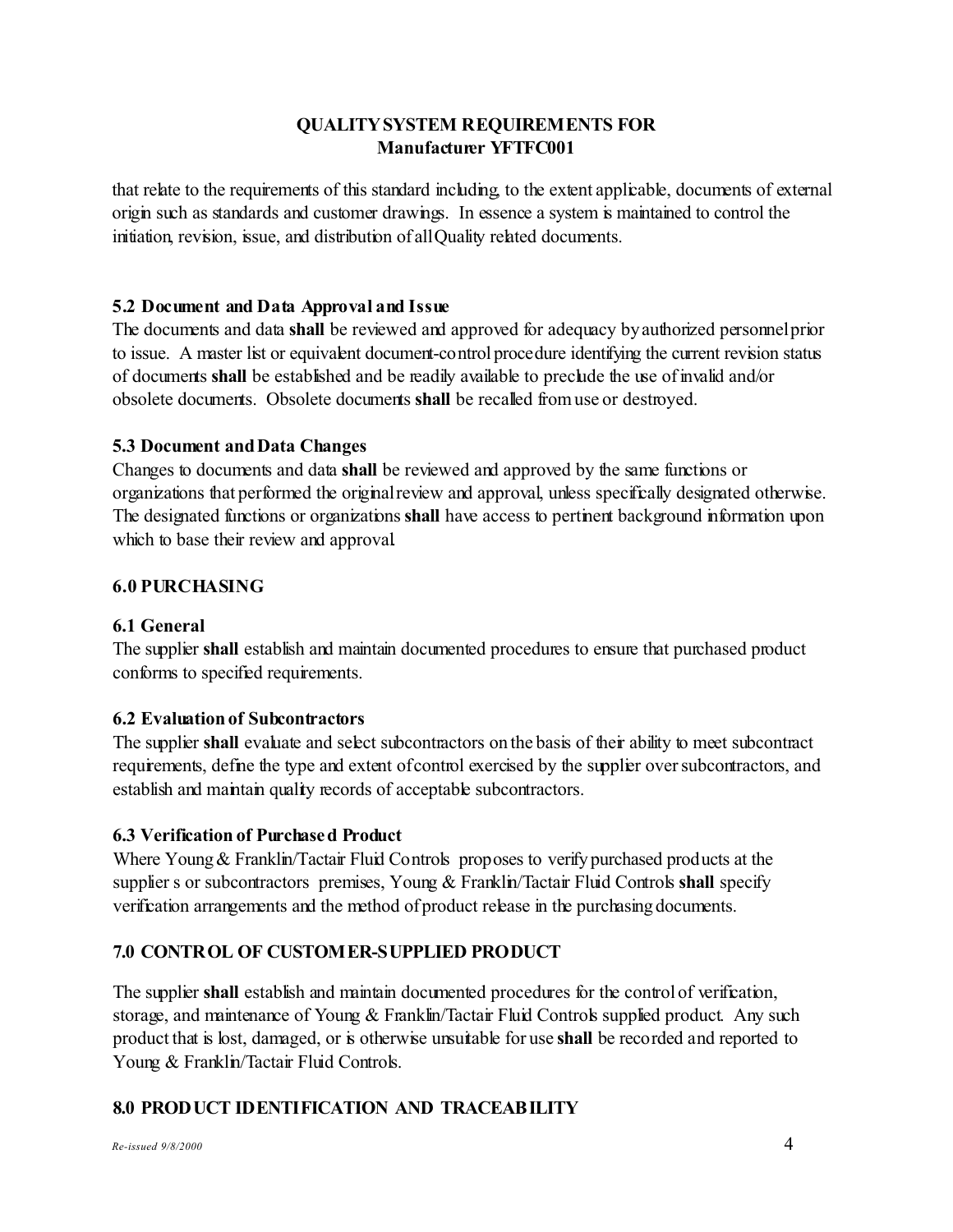The supplier shall establish and maintain documented procedures for identifying products by suitable means from receipt and during all stages of production, delivery, and installation.

The supplier shall establish and maintain documented procedures for unique identification of individual products or batches. This identification **shall** be recorded.

### **9.0 PROCESS CONTROL**

The Supplier shall identify and plan the production, installation, and servicing processes which directly affect quality and **shall** ensure that these processes are carried out under controlled conditions.

Controlled conditions **shall** include the following:

Documented procedures defining the manner of production, installation, and servicing, where the absence of such procedures could adversely affect quality: Use of suitable production, installation, and servicing equipment, and a suitable working environment; Compliance with reference standards/codes, quality plans, and/or documented procedures: Monitoring and control of suitable process parameters and product characteristics; Approval of processes, equipment and personnel as appropriate: Criteria for workmanship, shall be stipulated in the clearest practical manner (e.g., written standards, representative samples, or illustrations);

Suitable maintenance of equipment to ensure continuing process capability.

Where the results of processes cannot be fully verified by subsequent inspection and testing of the product and where, for example, processing deficiencies may become apparent only after the product is in use, the processes **shall** be carried out by qualified operators and/or **shall** require continuous monitoring and control of process parameters to ensure that the specified requirements are met.

The requirements for any qualification of process operations, including associated equipment and personnel**shall** be specified.

Records **shall** be maintained for qualified processes, equipment, and personnel, as appropriate.

## **10. INSPECTION AND TESTING**

The supplier **shall** establish and maintain documented procedures for inspection and testing activities in order to verify that the specified requirements for the product are met. The required inspection and testing, and the records to be established, **shall** be detailed in the quality plan or documented procedures.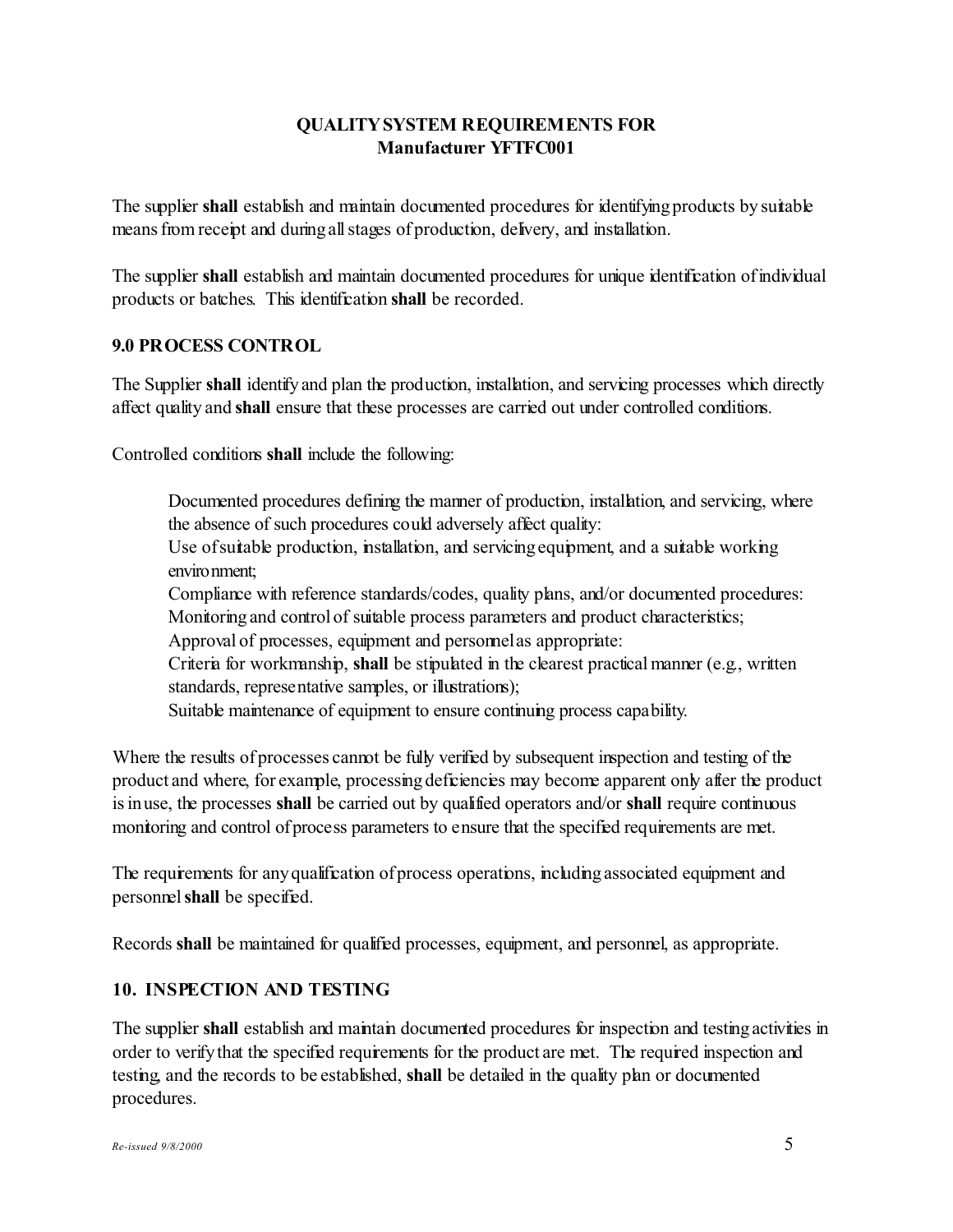### **10.1 Receiving Inspection and Testing**

The supplier **shall** ensure that incoming product is not used or processed until it has been inspected or otherwise verified as conforming to specified requirements. Verification of the specified requirements shall be in accordance with the quality plan or documented procedures.

## **10.2 In-process Inspection and Testing**

The supplier **shall**:

Inspect and test the product as required by the quality plan and/or documented procedures; " Hold a product until the required inspection and tests have been completed or necessary reports have been received and verified, except when products are released under positiverecall procedures **shall** not preclude the activities.

### **10.3 Final Inspection and Testing**

The supplier **shall** carry out all final inspection and testing in accordance with the quality plan and/or documented procedures to complete the evidence of conformance of the finished product to the specified requirements.

### **10.4 Inspection and Test Records**

The supplier **shall** establish and maintain records which provide evidence that the product has been inspected and/or tested. These records **shall** show clearly whether the product has passed or failed the inspections and/or tests according to defined acceptance criteria. Where the product fails to pass any inspection and/or test, the procedures for control of nonconforming products **shall** apply.

Records **shall** identify the inspection authority responsible for the release of the product.

## **11. CONTROL OF INSPECTION, MEASURING, AND TEST EQUIPMENT**

Control and calibration of instrumentation and calibration standards **shall** be in accordance with the requirements of ISO-10012-1 and/or ANSI/ASQ Z 540-1. The supplier **shall** establish and maintain documented procedures to control, calibrate, and maintain inspection, measuring, and test equipment (including test software) used by the supplier to demonstrate the conformance of a product to the specified requirements. Inspection, measuring, and test equipment **shall** be used in a manner which ensures that the measurement uncertainty is known and is consistent with the required measurement capability.

Where test software or comparative references such as test hardware are used as suitable forms of inspection, they **shall** be checked to prove that they are capable of verifying the acceptability of the product, prior to release for use during production, installation, or servicing, and **shall** be rechecked at prescribed intervals. The supplier **shall** establish the extent and frequency of such checks and **shall** maintain records as evidence of control.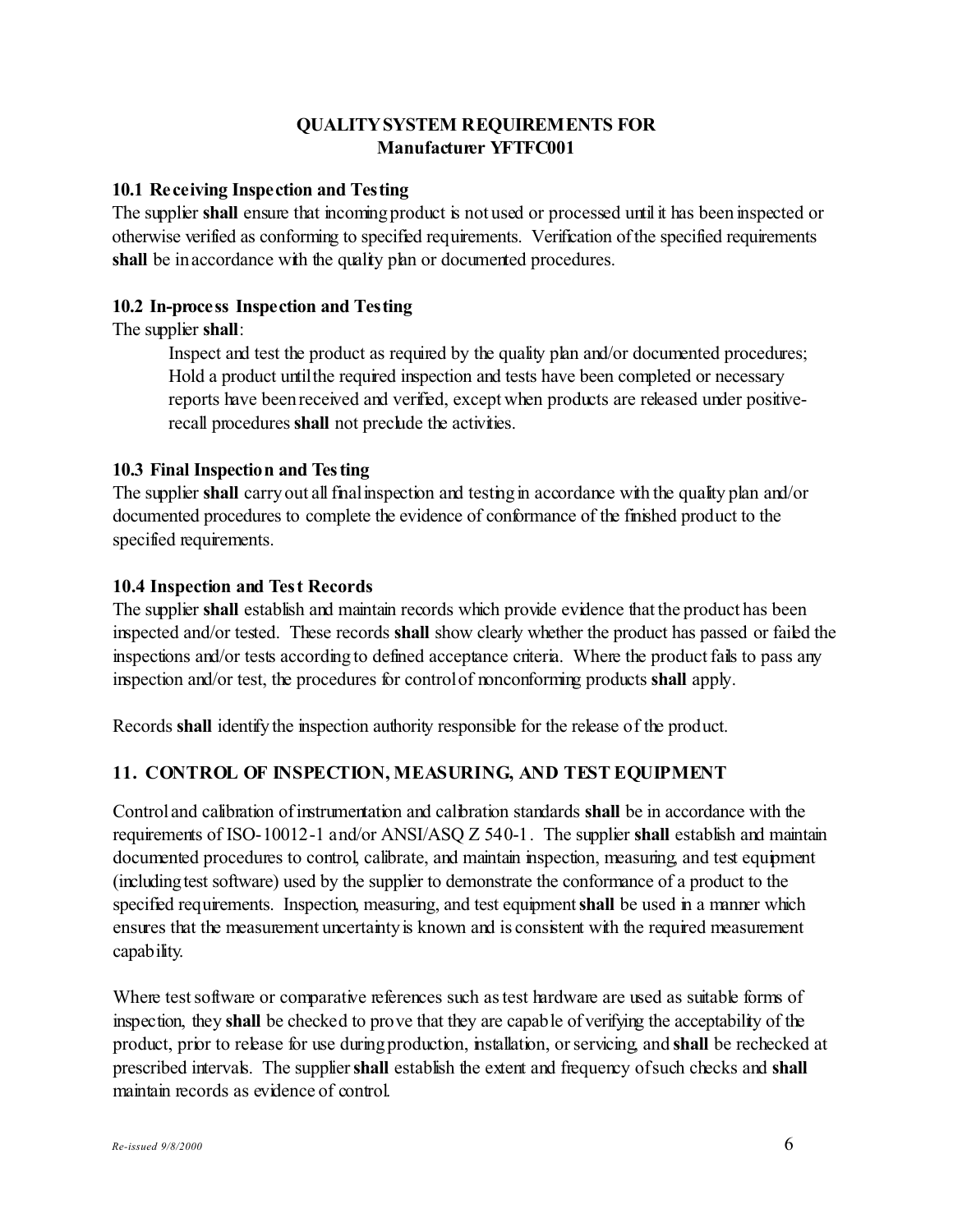Where the availability of technical data pertaining to the measurement equipment is a specified requirement, such data **shall** be made available, when required by the customer or customer s representative, for verification that the measuring equipment is functionally adequate.

### **11.1 Control Procedure**

### The supplier **shall**:

Determine the measurements to be made and the accuracy required, and select the appropriate inspection, measuring, and test equipment that is capable of the necessary accuracy and precision;

Identify all inspection, measuring, and test equipment that can affect product quality, and calibrate and adjust them at prescribed intervals, or prior to use, against certified equipment having a known valid relationship to internationally or nationally recognized standards. Where no such standards exist, the basis used for the calibration **shall** be documented;

Define the process employed for the calibration of inspection, measuring, and test equipment, including details of equipment type, unique identification, location, frequency of checks, check method, acceptance criteria, and the action to be taken when results are unsatisfactory;

Identify inspection, measuring, and test equipment with a suitable indicator or approved identification record to show the calibration status;

Maintain calibration records for inspection, measuring, and test equipment;

Assess and document the validity of previous inspection and test results when inspection, measuring, and test equipment is found to be out of calibration;

Ensure that the environmental conditions are suitable for the calibrations, inspections, measurements, and tests being carried out;

Ensure that the handling, preservation, and storage of inspection, measuring, and test equipment are such that the accuracy and fitness for use are maintained;

Safeguard inspection, measuring, and test facilities, including both test hardware and test software, from adjustments which would invalidate the calibration setting.

## **12.0 INSPECTION AND TEST STATUS**

The inspection and test status of a product will be identified by suitable means, which indicate the conformance or non-conformance of the product with regard to inspection and tests performed. The identification of inspection and test status will be maintained, as defined in the quality plan and/or documented procedures, throughout production, installation, and servicing of the product to ensure that only product that has passed the required inspections and tests or released under an authorized concession is dispatched, used, or installed.

## **13.0 CONTROL OF NONCONFORMING PRODUCT**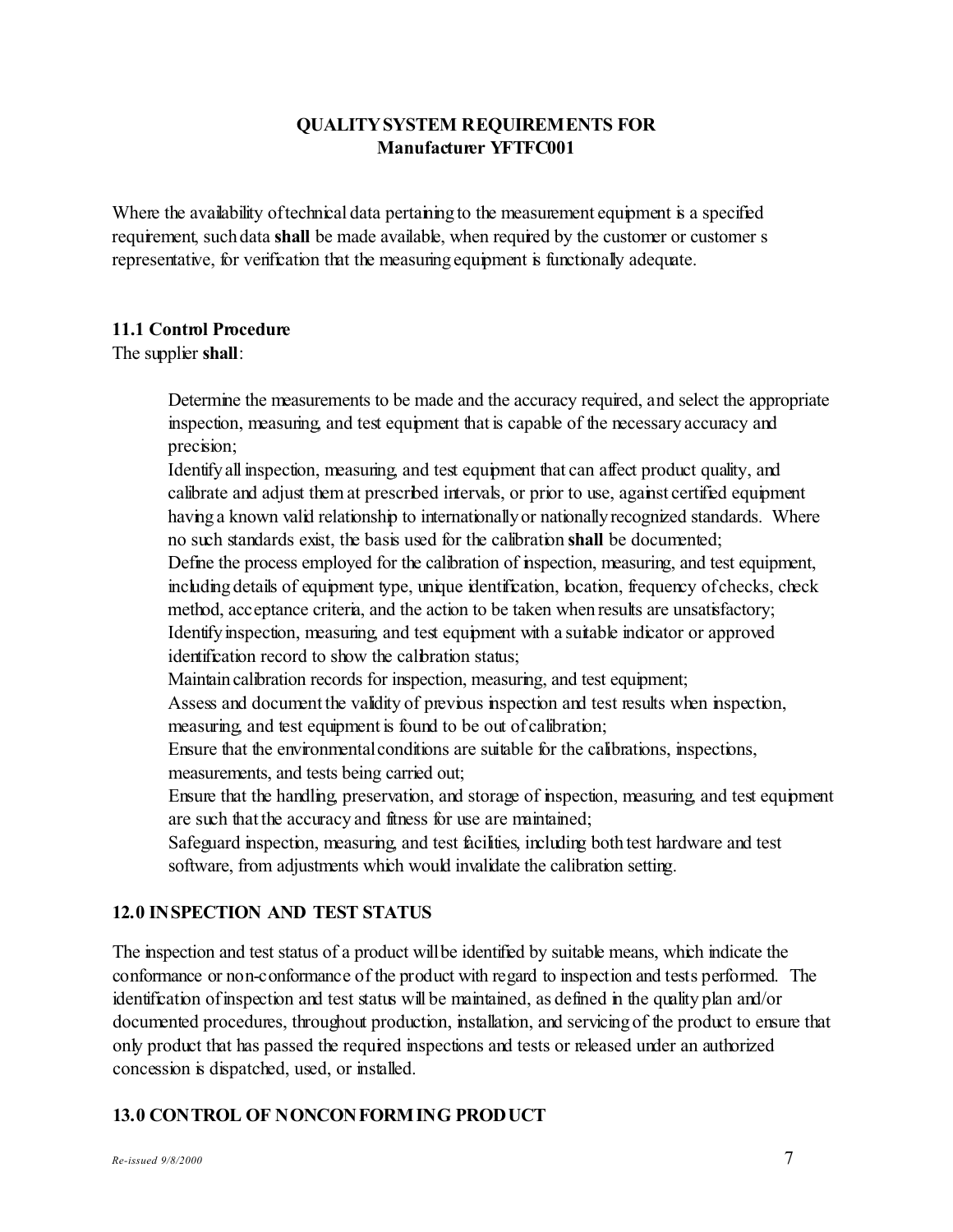The supplier will establish and maintain documented procedures to ensure that product that does not conform to specified requirements is prevented from unintended use or installation. This control**shall** provide for identification, documentation, evaluation, segregation (when practical), disposition of nonconforming products, and for notification to the functions concerned.

### **13.1 Review and Disposition of Nonconforming product**

The responsibility for review and authority for the disposition of non-conforming products **shall** be defined.

Non-conforming products shall be reviewed in accordance with documented procedures. It may be: reworked to meet specified requirements, accepted with or without repair by concession (when approved by customer), re-graded for alternative applications, or rejected and/or scrapped

Where required by the contract, the proposed use or repair of a product which does not conform to specified requirements **shall** be reported for concession to the customer or customer s representative. The description of the non-conformity that has been accepted, and of repairs, **shall** be recorded to denote the actual condition.

Repaired and/or reworked products **shall** be **100%** reinspected in accordance with the quality plan and/or documented procedures.

# **14.0 CORRECTIVE AND PREVENTIVE ACTION**

## **14.1 General**

The supplier **shall** establish and maintain documented procedures for implementing corrective and preventive action.

Any corrective or preventive action taken to eliminate the causes of actual or potential non-conformities **shall** be to a degree appropriate to the magnitude of problems and commensurate with the risks encountered.

The supplier **shall** implement and record any changes to the documented procedures resulting from corrective and preventive action

## **14.2 Responding to Corrective Action Requests.**

The supplier **shall** respond to a corrective action request in a timely manner. A letter sent to the supplier from Young & Franklin/Tactair Fluid Controls gives a description of non-conformities along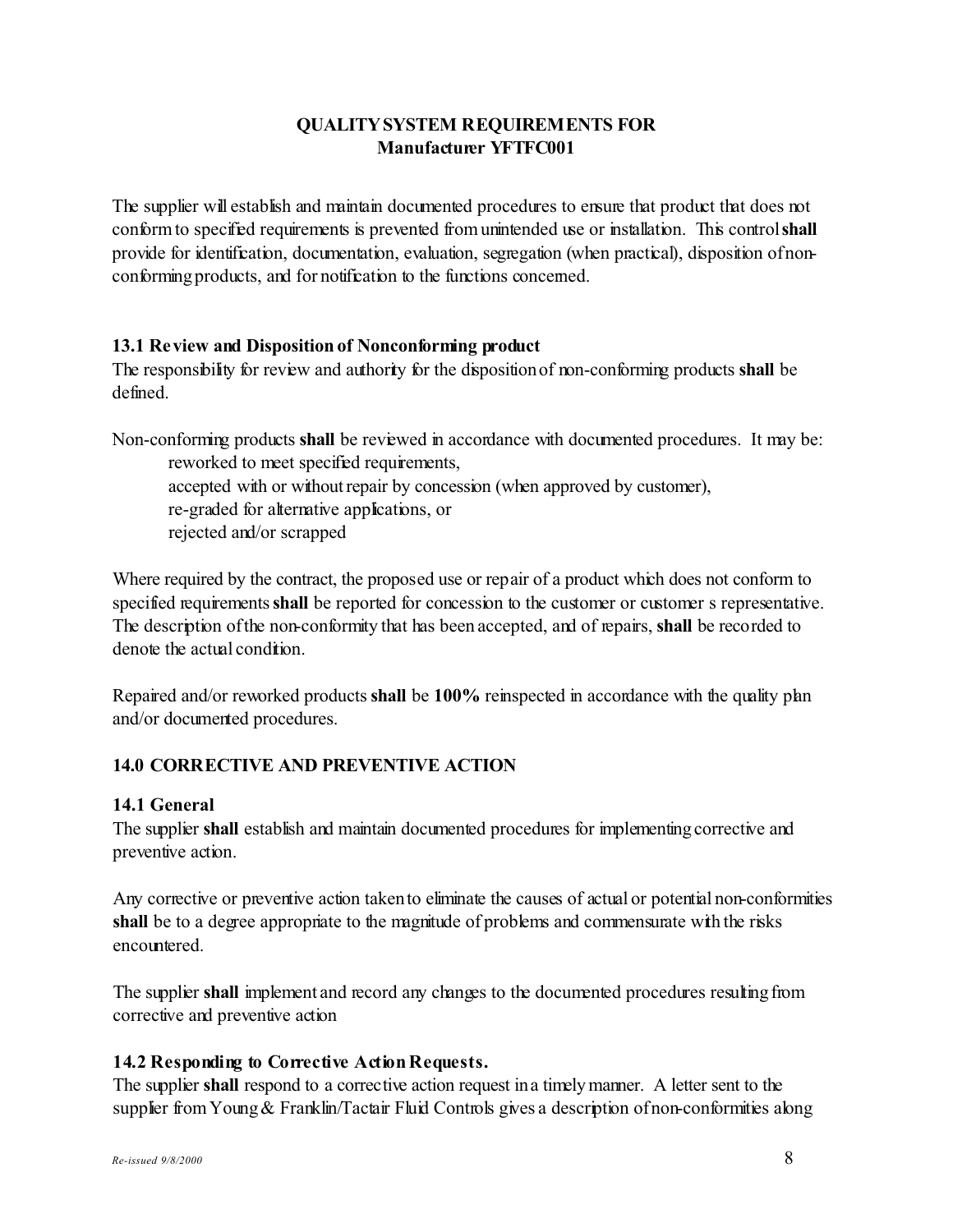with a due date that the supplier **shall** respond by. If the supplier does not respond to the corrective action by the due date, their approved supplier status may be revoked and payment of products may be withheld.

### **15.0 HANDLING, STORAGE, PACKAGING, PRESERVATION, AND DELIVERY**

The supplier will establish and maintain documented procedures for handling, storage, packaging, preservation, and delivery of a product.

### **15.1 Handling**

The supplier **shall** provide methods of handling products that prevent damage or deterioration.

### **15.2 Storage**

The supplier **shall** use designated storage areas or stock rooms to prevent damage or deterioration of products, pending use or delivery. Appropriate methods for authorizing receipt to and dispatch from such areas **shall** be stipulated.

In order to detect deterioration, the condition of products in stock **shall** be assessed at appropriate intervals.

### **15.3 Packaging**

The supplier **shall** control packing, packaging, and marking processes (including materials used) to the extent necessary to ensure conformance to specified requirements.

### **15.4 Preservation**

The supplier **shall** apply appropriate methods for preservation and segregation of products when the product is under the supplier s control.

### **15.5 Delivery**

The supplier **shall** arrange for the protection of the quality of a product after final inspection and test. Where contractually specified, this protection shall be extended to include delivery to a destination.

## **16.0 CONTROL OF QUALITY RECORDS**

The supplier **shall** establish and maintain documented procedures for identification, collection, indexing, access, filing, storage, maintenance, and disposition of quality records.

The supplier **shall** maintain adequate records of all inspections and tests. The records **shall** indicate the nature and number of observations made, the number and type of deficiencies found, the quantities approved and rejected and the nature of corrective action taken as appropriate. Such records **shall** be made available to Young & Franklin/Tactair Fluid Controls upon request, and **shall** be retained for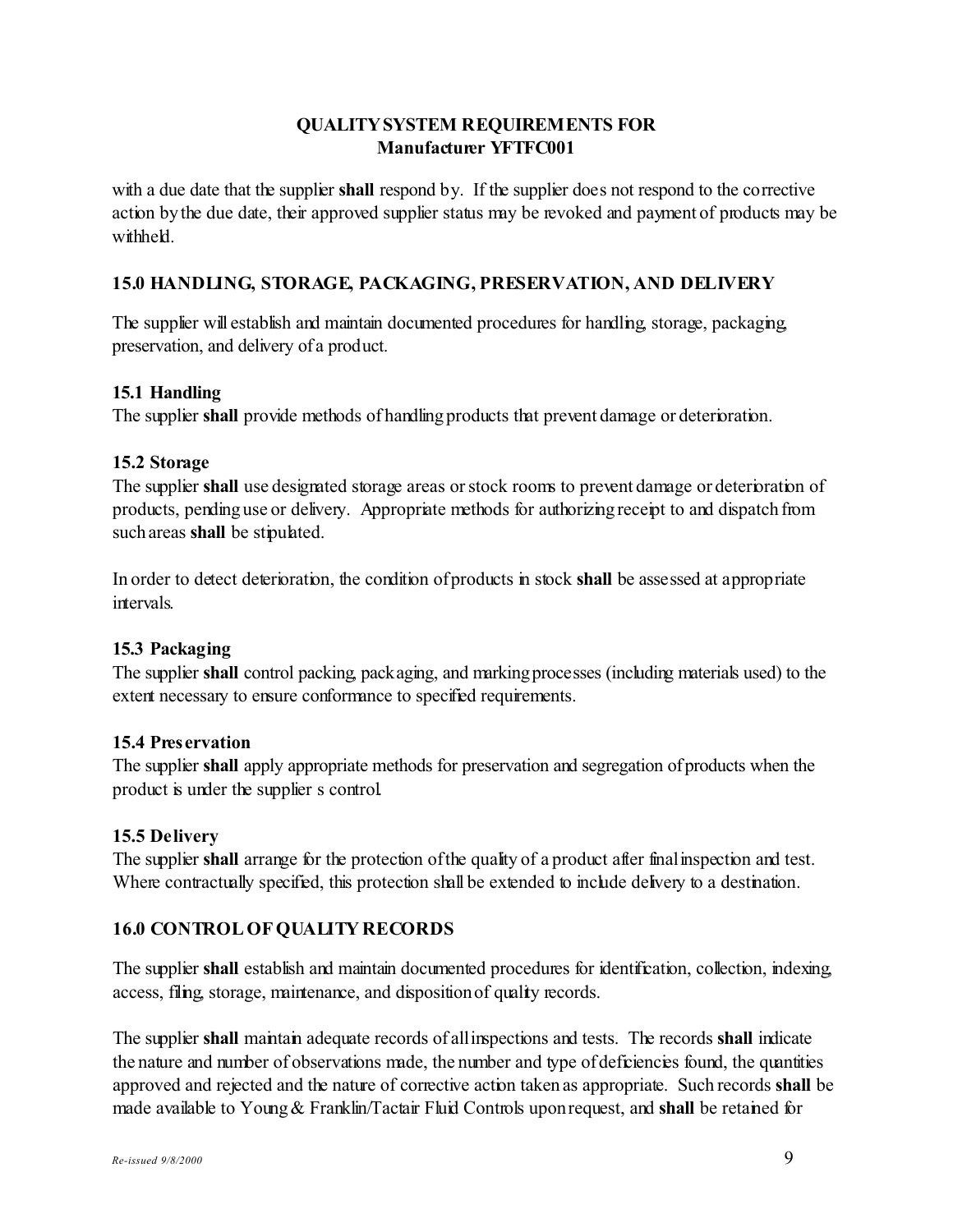eight years after final payment under the related Purchase Order or for an additional period as imposed in the Purchase Order.

All quality records **shall** be legible and **shall** be stored and retained in such a way that they are readily retrievable in facilities that provide a suitable environment to prevent damage or deterioration and to prevent loss.

Records may be in the form of any type of media, such as hard copy or electronic media.

# **17.0 INTERNAL QUALITY AUDITS**

The supplier **shall** establish and maintain documented procedures for planning and implementing internal quality audits to verify whether quality activities and related results comply with planned arrangements and to determine the effectiveness of the quality system.

Internal quality audits **shall** be scheduled on the basis of the status and importance of the activity to be audited and **shall** be carried out by personnel independent of those having direct responsibility for the activity being audited.

The results of the audits **shall** be recorded and brought to the attention of the personnel having responsibility in the area audited. The management personnel responsible for the area **shall** take timely corrective action on deficiencies found during the audit.

Follow-up audit activities **shall** verify and record the implementation and effectiveness of the corrective action taken.

The results of internal quality audits form an integral part of the input to management review activities.

# **18.0 TRAINING**

The supplier **shall** establish and maintain documented procedures for identifying training needs and provide for the training of all personnel performing activities affecting quality. Personnel performing specific assigned tasks **shall** be qualified on the basis of appropriate education, training and/or experience, as required. Appropriate records of training **shall** be maintained.

Training certification or qualification of individuals performing processes ie: X-ray, fluorescent penetrant, welding, magnetic particle, ultrasonic inspection **shall** be documented. Any approval where the Level III individual does not possess a curent Professional Level III Certification **shall** use the words Internal Support Only on that approval.